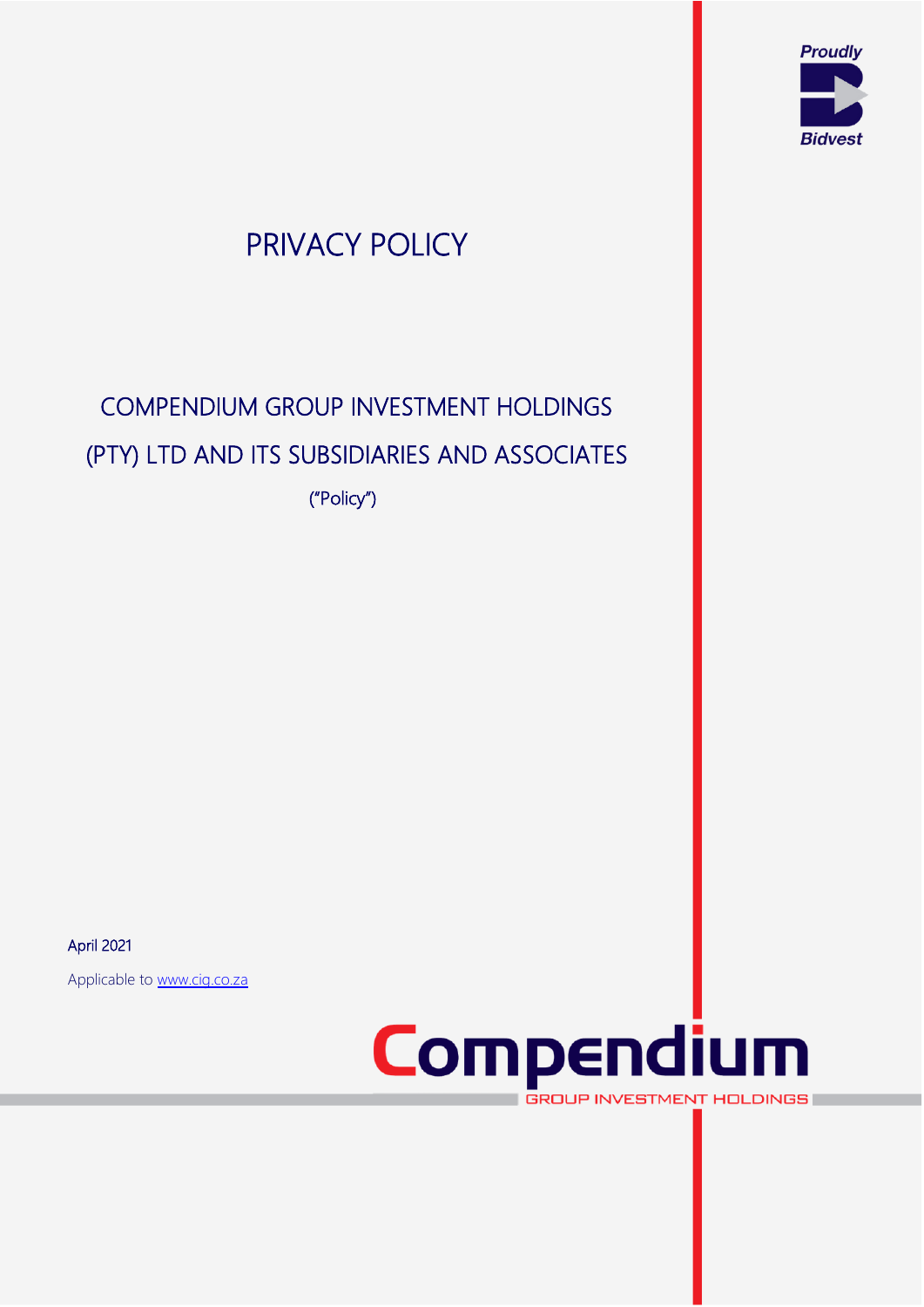### TABLE OF CONTENTS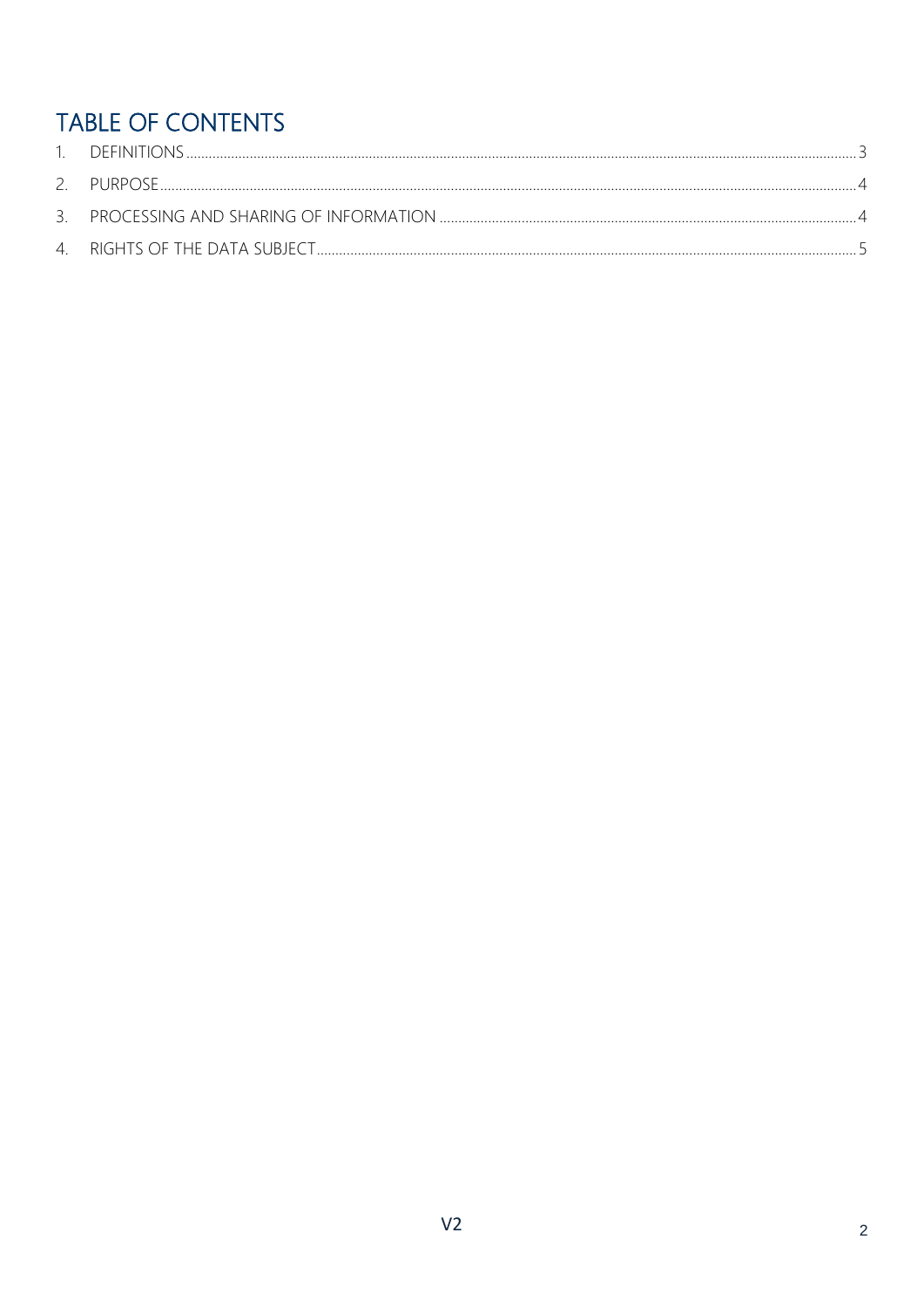#### <span id="page-2-0"></span>1. DEFINITIONS

- 1.1. "Compendium" means Compendium Group Investment Holdings (Pty) Ltd with registration number 2004/029831/07 and all subsidiaries and associated companies which consists of:
	- 1.1.1. Compendium Insurance Brokers (Pty) Ltd with registration number 2000/009588/07;
	- 1.1.2. Cignet Administration Services (Pty) Ltd with registration number2004/029524/07;
	- 1.1.3. Swift Auto Brokers (Pty) Ltd with registration number 2006/027398/07;
	- 1.1.4. Edge Insurance Brokers KZN (Pty) Ltd with registration number 2001/005734/07;
	- 1.1.5. Portdem (Pty) Ltd with registration number 2019/112944/07;
	- 1.1.6. GL Broking Enterprises (Pty) Ltd with registration number 2019/378521/07;
	- 1.1.7. Genesis Insurance Brokers KZN (Pty) Ltd with registration number 1989/003322/07; and
	- 1.1.8. Watersure (Pty) Ltd with registration number 2004/027733/07.
- 1.2. "Cookies" means a Computer file, which is transferred automatically from the website to a visitor's computer, during an online session, and which enables Compendium, its sponsors and advertisers to customise webpage content and to gather general information on the use and frequency of the visitor traffic.
- 1.3. "Data Subject" means the person to whom personal information relates;
- 1.4. "ECTA" means the Electronic Communications and Transactions Act, 25 of 2002;
- 1.5. "IP address" means an address assigned to the any device identifying the device when conducting network activity;
- 1.6. "Policy" means this Privacy Policy;
- 1.7. "POPI" means the Protection of Personal Information Act, 4 of 2013;
- 1.8. "Personal Information" shall include, but is not limited to a Data Subjects Name, Address, Contact Details, Date of birth, Place of birth, Identity Number, Passport Number, Bank details, Tax Number and Financial Information;
- 1.9. "Processing" means any operation or activity or any set of operations, whether or not by automatic means, concerning personal information, including:
	- 1.9.1. the collection, receipt, recording, organisation, collation, storage, updating or modification, retrieval, alteration, consultation or use;
	- 1.9.2. dissemination by means of transmission, distribution or making available in any other form; or
	- 1.9.3. merging, linking, as well as restriction, degradation, erasure or destruction or information.
- 1.10. "Website" means [www.cig.co.za;](http://www.cig.co.za/)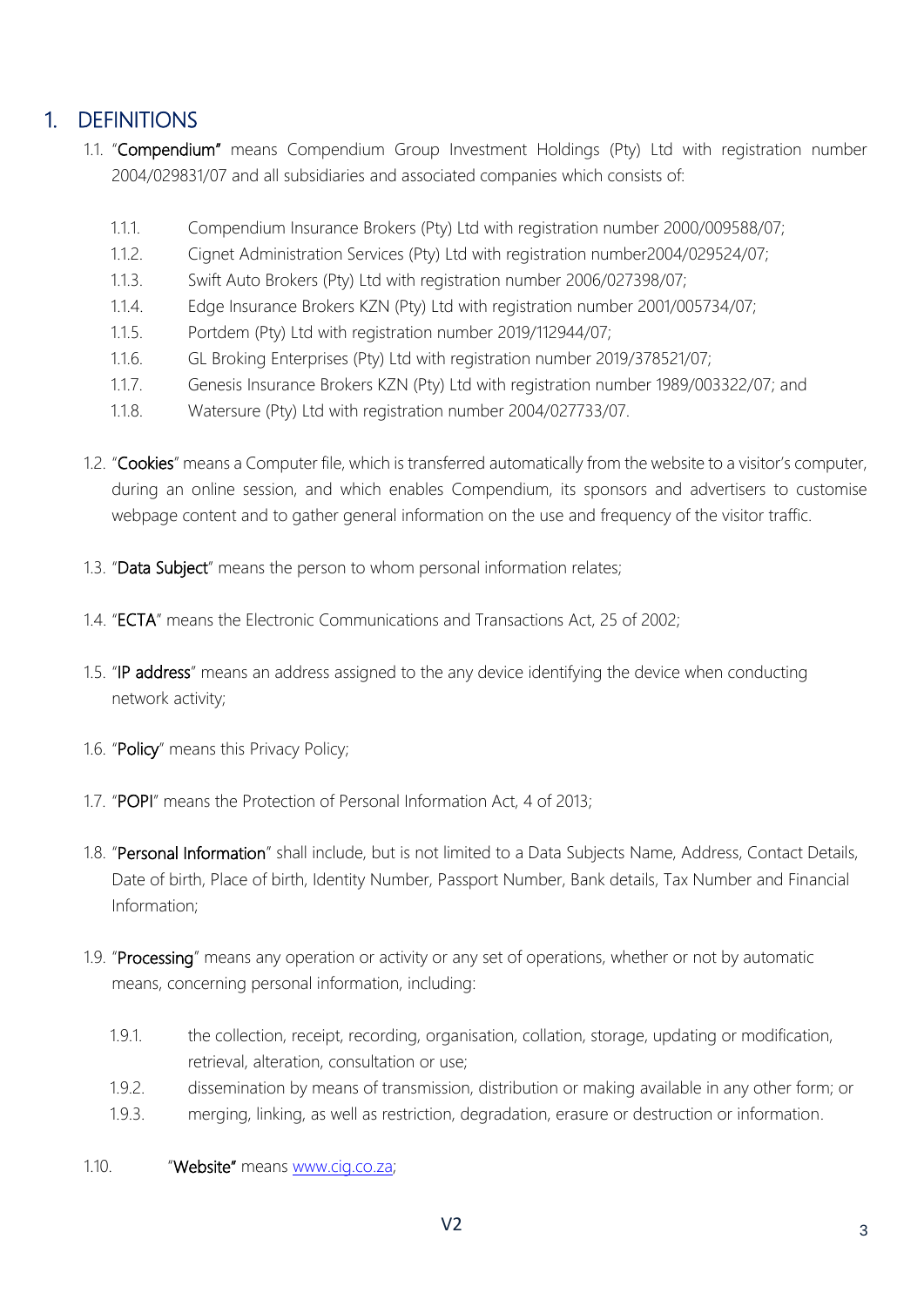#### <span id="page-3-0"></span>2. PURPOSE

Compendium cares about the privacy of Data Subjects and will ensure that all Personal Information submitted or provided by or on behalf of Data Subjects is treated with caution. Compendium implemented reasonable security measures to protect Personal Information and all Personal Information is treated confidentially and will not be disclosed to any person, without the consent of a Data Subject.

#### <span id="page-3-1"></span>3. PROCESSING AND SHARING OF INFORMATION

- 3.1. Compendium processes the Personal Information submitted or provided by Data Subjects on its website, when a data subject completes a form, quotation, or any other request. The Personal Information submitted or provided may be disclosed to the employees, consultants, product suppliers, business partners and marketing agents of Compendium. Compendium will only process and share the Personal Information of a Data Subject in accordance with the purpose it was submitted and in order to provide a Data Subject with a service(s) and/or product(s) as requested by a Data Subject.
- 3.2. Compendium may log the IP address of visitors to the website which provides Compendium with information in respect of the section of the website visited and the time spent on each section. Compendium does however not link the IP address of visitors to any Personal Information.
- 3.3. Compendium may further use standard Cookies to collect information on how any visitor uses the Website which determines the usefulness of the Website. If any Visitor to the Website prefers not to receive Cookies, the Visitor can refuse all Cookies by updating their web browser settings.
- 3.4.Compendium may further:
	- 3.4.1. provide general information to third parties, which does not include Personal Information, solely for compiling statistical or demographical information; and
	- 3.4.2. contact a Data Subject about Compendium's products or services if consent has been provided by a Data Subject.
- 3.5. Compendium will disclose a Data Subjects Personal Information in the following instances:
	- 3.5.1. when required by any regulatory authority;
	- 3.5.2. to comply with its legislative requirements; and
	- 3.5.3. when a Data subject consents to the disclosure.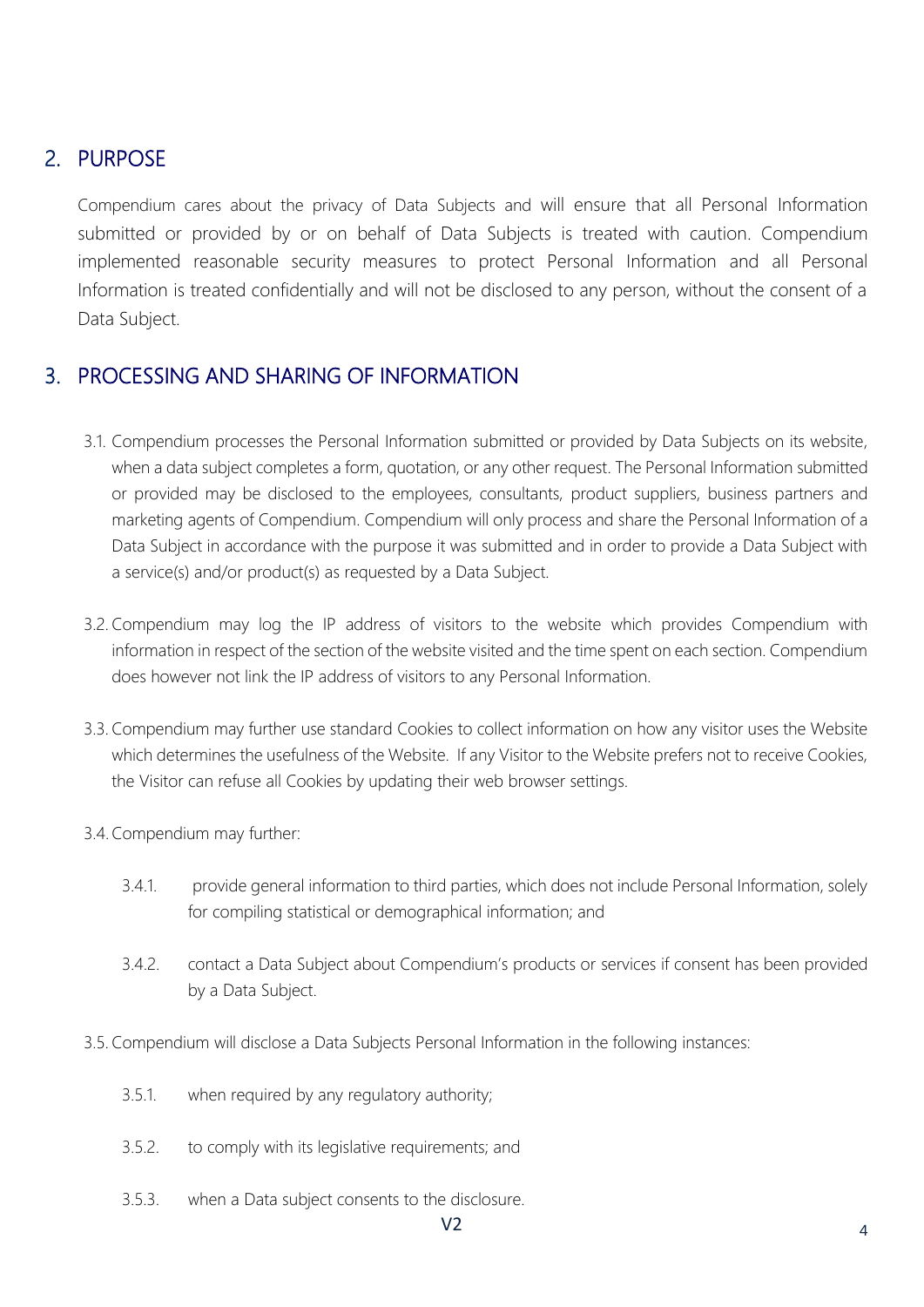#### <span id="page-4-0"></span>4. RIGHTS OF THE DATA SUBJECT

- 4.1. Data Subjects have the right, including but not limited to, the following:
	- 4.1.1. to request access to the Personal Information stored by Compendium in accordance with the process contained in Compendium's Access to Information Manual contained on the Website;
	- 4.1.2. to object to the processing of the Data Subject's Personal Information;
	- 4.1.3. to revoke the Data Subject's consent to be contacted for marketing purposes; and
	- 4.1.4. to request Compendium to update, correct, or delete the Data Subject's Personal Information.
- 4.2.Data Subjects are required to contact Compendium's Information Officer in order to give effect to their rights. The Information Officer's details:

| Information Officer | Chantelle Jones     |
|---------------------|---------------------|
| Physical address    | Compendium House    |
|                     | 5 The Crescent      |
|                     | Westway Office Park |
|                     | Westville           |
|                     | 3635                |
| Postal address      | P O Box 2800        |
|                     | Westway Office Park |
|                     | 3635                |
| Telephone number    | 031 242 6800        |
| E-mail address      | info@cig.co.za      |